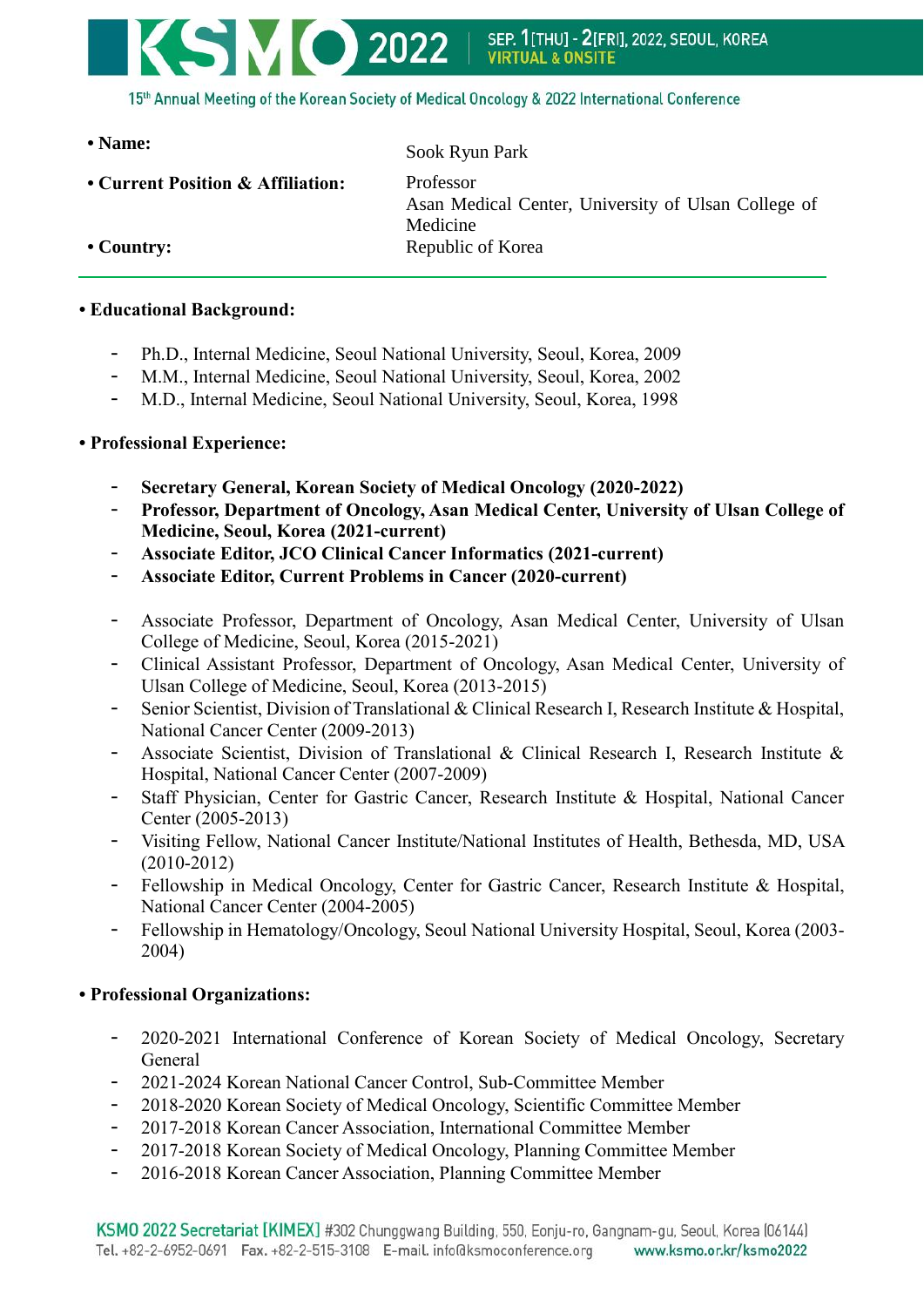

- 2014-2016 Korean Society of Medical Oncology, Publication Committee Member
- 2014-2016 Korean Association of Clinical Oncology, Judging Committee Member
- 2012-2016 Korean Cancer Study Group, External Cooperation Committee Member

## **• Main Scientific Publications:**

- 1. Kim JH, Yoo C, Seo S, Jeong JH, Ryoo BY, Kim KP, Lee JB, Lee KW, Kim JW, Kang M, Ryu H, Cheon J, **Park SR\***. A Phase II Study to Compare the Safety and Efficacy of Direct Oral Anticoagulants versus Subcutaneous Dalteparin for Cancer-Associated Venous Thromboembolism in Patients with Advanced Upper Gastrointestinal, Hepatobiliary and Pancreatic Cancer: PRIORITY. Cancers (Basel) 2022; 22;14(3):559.
- 2. Kim JH, Seo S, Kim JH, Koh SJ, Ahn Y, Jung KH, Ahn JH, Kim SB, Kim TW, Hong YS, Kim SY, Kim JE, Kim SW, Lee DH, Lee JC, Choi CM, Yoon S, Jeong JH, Kim HJ, Suh KJ, Kim SH, Kim YJ, Min YJ, Baek JH, **Park SR\***. The impact of systematic assessment for adverse events on unscheduled hospital utilization in patients receiving neoadjuvant or adjuvant chemotherapy: A retrospective multicenter study. Cancer Med. 2022;11(3):705-714.
- 3. Kim JH, Ahn B, Hong SM, Jung HY, Kim DH, Choi KD, Ahn JY, Lee JH, Na HK, Kim JH, Kim YH, Kim HR, Lee HJ, Kim SB, **Park SR\***. Real-World Efficacy Data and Predictive Clinical Parameters for Treatment Outcomes in Advanced Esophageal Squamous Cell Carcinoma Treated with Immune Checkpoint Inhibitors. Cancer Res Treat. 2022;54(2):505-516.
- 4. Jeong H, Im HS, Bang Y, Kim YH, Kim HR, Lee HJ, Jung HY, Lee GH, Song HJ, Kim DH, Choi KD, Lee JH, Ahn JY, Na HK, Ryu JS, Kang J, Kim SB, Kim JH, **Park SR\***. Analysis of clinical outcomes and prognostic factors in patients treated with definitive chemoradiotherapy for oesophageal squamous cell carcinoma. Analysis of clinical outcomes and prognostic factors in patients treated with definitive chemoradiotherapy for oesophageal squamous cell carcinoma. Cancer Med. 2021;10(5):1745-1758.
- 5. Jeong H, Im HS, Bang Y, Kim YH, Kim HR, Lee HJ, Jung HY, Lee GH, Song HJ, Kim DH, Choi KD, Lee JH, Ahn JY, Na HK, Ryu JS, Kang J, Kim SB, Kim JH, **Park SR\***. Analysis of clinical outcomes and prognostic factors in patients treated with definitive chemoradiotherapy for oesophageal squamous cell carcinoma. Cancer Med. 2021;10(5):1745-1758.
- 6. Kim EJ, Im HS, Lee J, Cho EH, Kim YH, Kim HR, Kim JH, **Park SR\***. Genome-wide and size-based cell-free DNA indices as predictive biomarkers for locally advanced esophageal squamous cell carcinoma treated with preoperative or definitive chemoradiotherapy. Curr Probl Cancer 2021;45(3):100685.
- 7. **Park SR**, Yoon DH, Kim JH, Kim YH, Kim HR, Lee HJ, Jung HY, Lee GH, Song HJ, Kim DH, Choi KD, Lee JH, Ahn JY, Ryu JS, Cho KJ, Kim SB. A Randomized Phase III Trial on the Role of Esophagectomy in Complete Responders to Preoperative Chemoradiotherapy for Esophageal Squamous Cell Carcinoma (ESOPRESSO). Anticancer Res 2019;39(9):5123-5133.
- 8. Oh CR, Kong SY, Im HS, Kim HJ, Kim MK, Yoon KA, Cho EH, Jang JH, Lee J, Kang J, **Park SR**\*, Ryoo BY\*. Genome-wide copy number alteration and VEGFA amplification of circulating cell-free DNA as a biomarker in advanced hepatocellular carcinoma patients treated with Sorafenib. BMC Cancer 2019;19(1):292.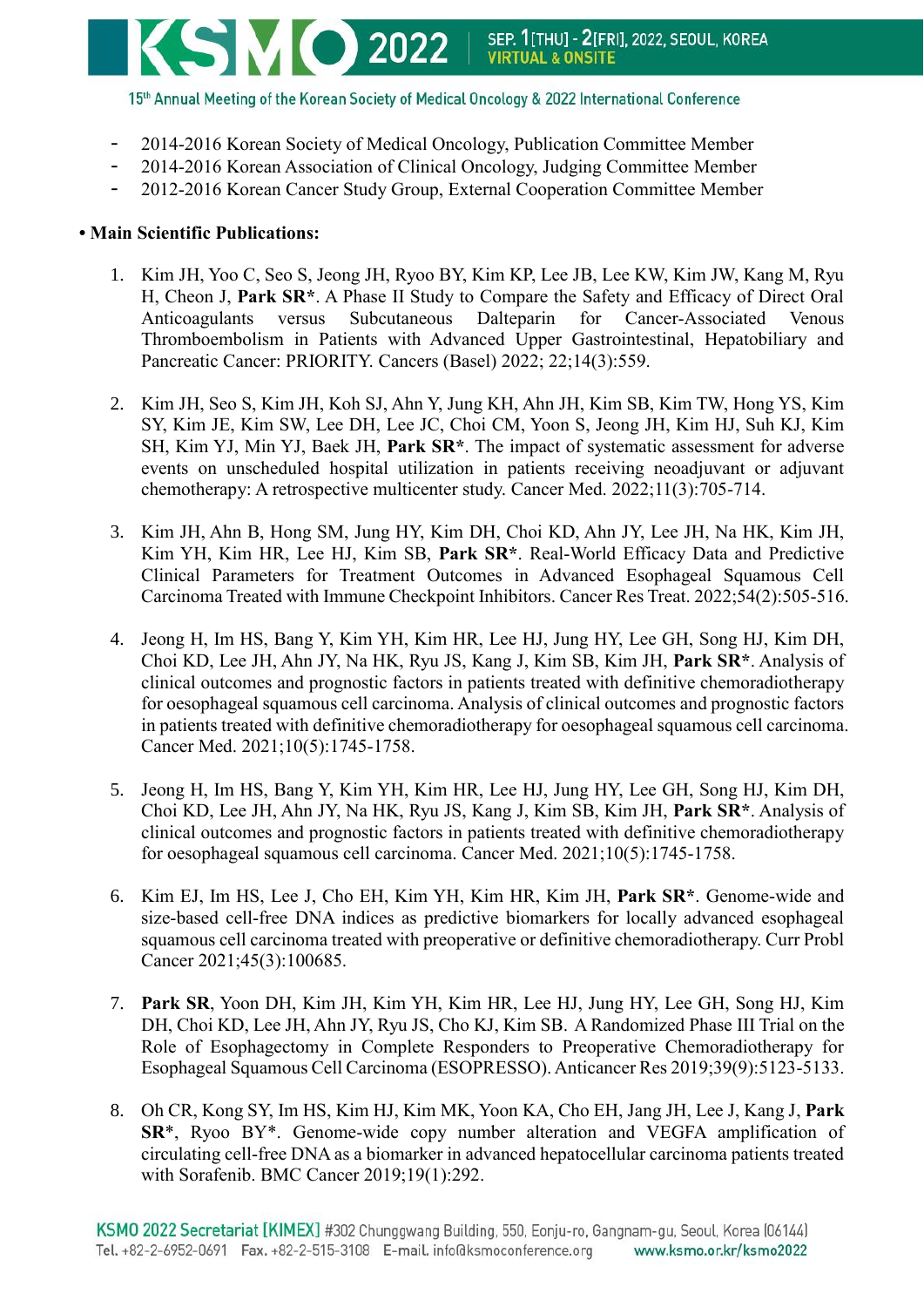

- 9. Park KS, Hong YS, Choi J, Yoon S, Kang J, Kim D, Lee KP, Im HS, Lee CH, Seo S, Kim SW, Lee DH, **Park SR\***. HSP90 inhibitor, AUY922, debilitates intrinsic and acquired lapatinibresistant HER2-positive gastric cancer cells. BMB Rep 2018;51(12):660-665.
- 10. Kim MJ, Kong SY, Nam BH, Kim S, Park YI, **Park SR\*.** A randomized phase II study of S-1 versus capecitabine as first-line chemotherapy in elderly metastatic gastric cancer patients with or without poor performance status: clinical and pharmacogenetic results. Pharmacogenet Genomics. 2018;28(1):23-30.
- 11. Kim SY, Yoon MJ, Park YI, Kim MJ, Nam BH, **Park SR\***. Nomograms predicting survival of patients with unresectable or metastatic gastric cancer who receive combination cytotoxic chemotherapy as first-line treatment. Gastric Cancer. 2018;21(3):453-463.
- 12. **Park SR\***, Kim MJ, Nam BH, Kim CG, Lee JY, Cho SJ, Kong SY, Park YI. A randomized phase II study of continuous versus stop-and-go S-1 plus oxaliplatin following disease stabilization in first-line chemotherapy in patients with metastatic gastric cancer. Eur J Cancer 2017;83:32-42.
- 13. Jeong JH, **Park SR**, Ahn Y, Ryu MH, Ryoo BY, Kong SY, Yook JH, Yoo MW, Kim BS, Kim BS, Kang YK: Associations between CYP2A6 polymorphisms and outcomes of adjuvant S-1 chemotherapy in patients with curatively resected gastric cancer. Gastric Cancer. 2017;20(1):146-155.
- 14. Kim YW, Kim MJ, Ryu KW, Lim HS, Lee JH, Kong SY, Lee JS, Choi IJ, Kim CG, Lee JY, Cho SJ, Kook MC, Park YI, Kim SK, **Park SR\***. A phase II study of perioperative S-1 combined with weekly docetaxel in patients with locally advanced gastric carcinoma: clinical outcomes and clinicopathological and pharmacogenetic predictors for survival. Gastric Cancer. 2016;19(2):586-96.
- 15. **Park SR**, Park YS, Ryu MH, Ryoo BY, Woo CG, Jung HY, Lee JH, Lee GH, Kang YK. Extragain of HER2-positive cases through HER2 reassessment in primary and metastatic sites in advanced gastric cancer with initially HER2-negative primary tumours: Results of GASTric cancer HER2 reassessment study 1 (GASTHER1). Eur J Cancer. 2016; 53:42–50.
- 16. **Park SR**, Davis-Millin M, Doroshow JH, Kummar S. Safety and feasibility of combinations of targeted agents in solid tumors. Nat Rev Clin Oncol. 2013;10(3):154-68.
- 17. Noh SH, **Park SR**, Yang HK, Chung HC, Chung IJ, Kim SW, Kim HH, Choi JH, Kim HK, Yu W, Lee JI, Shin DB, Ji J, Chen JS, Lim Y, Ha S, Bang YJ; CLASSIC trial investigators. Adjuvant capecitabine plus oxaliplatin for gastric cancer after D2 gastrectomy (CLASSIC): 5-year follow-up of an open-label, randomised phase 3 trial.
- 18. Lancet Oncol. 2014;15(12):1389-96.
- 19. **Park SR\***, Kong S-Y, Nam B-H, Choi IJ, Kim CG, Lee JY, Cho SJ, Kim YW Kim, Ryu KW, Lee JH, Rhee J, Park Y-I, Kim NK. CYP2A6 and ERCC1 polymorphisms correlate with efficacy of S-1 plus cisplatin in metastatic gastric cancer patients. Br J Cancer 2011; 104(7):1126-34.